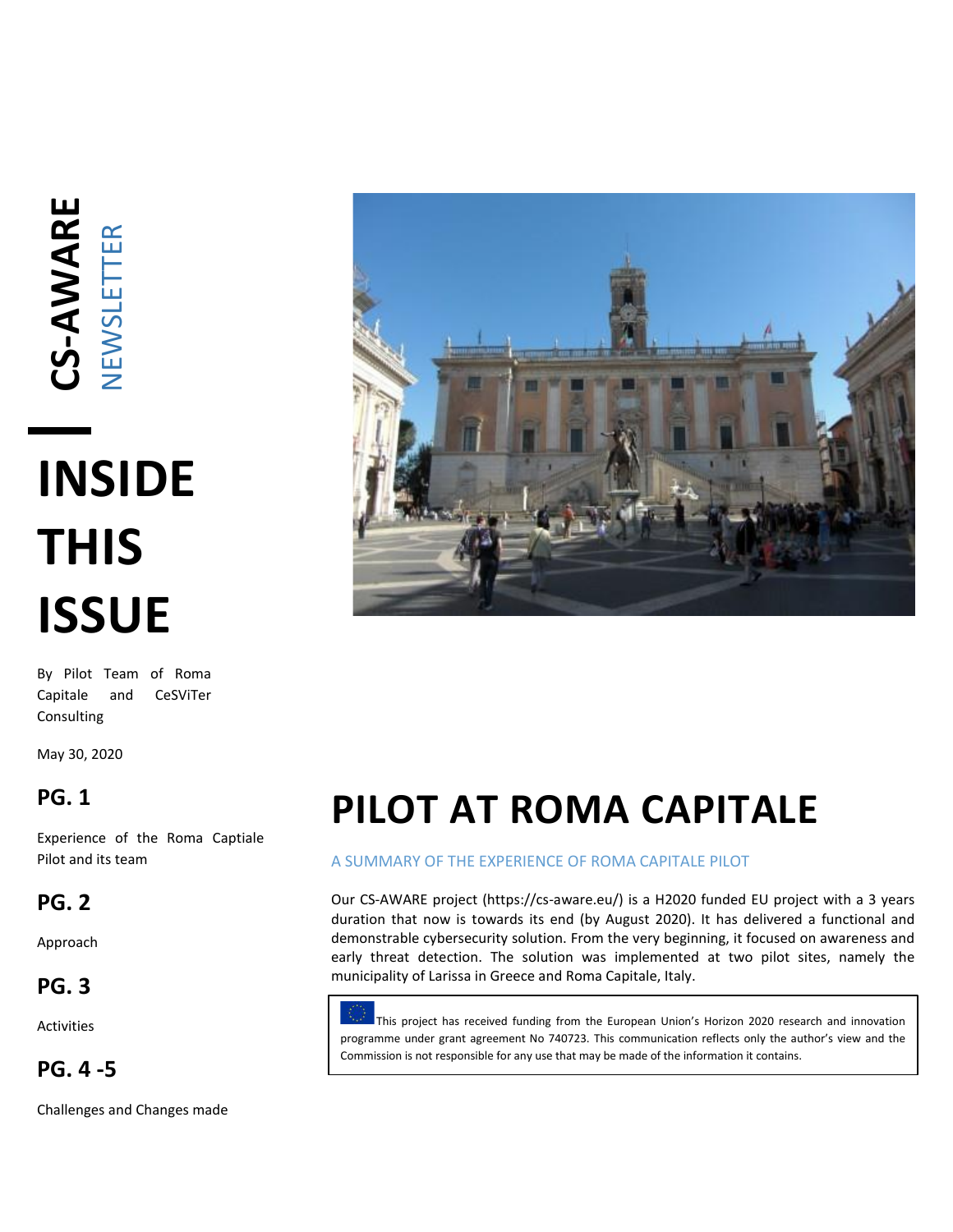# **APPROACH**

Roma Capitale welcomed the opportunity to participate in the European project CS -AWARE. The security of cyber space is one of principal needs of those that work to guarantee the "collectivity". It is always important to diffuse a culture of security. Both security and privacy need to be taken into consideration in all management decisions and actively lived in order to have them become an integral part of the management culture.

For this reason, participation in the project was received with great enthusiasm by management.

A project head was chosen and a very diverse working group was formed with people from security related backgrounds, others with a general technical experience, some with experience in European projects, and still others with a background in the management of resources in the City of Rome. Furthermore, given the structural and organizational complexity of our working environment it was necessary from time to time to involve other personnel (both from inside and outside of the City administration) based on issues that emerged.

The group, more or less stable (some turnover occurred), has been following a range of activities, managing various administrative questions, organizing workshops, participating in meeting both on site and remotely, presenting the project at various events, and sending updates about the project to the Roma Capitale portal.



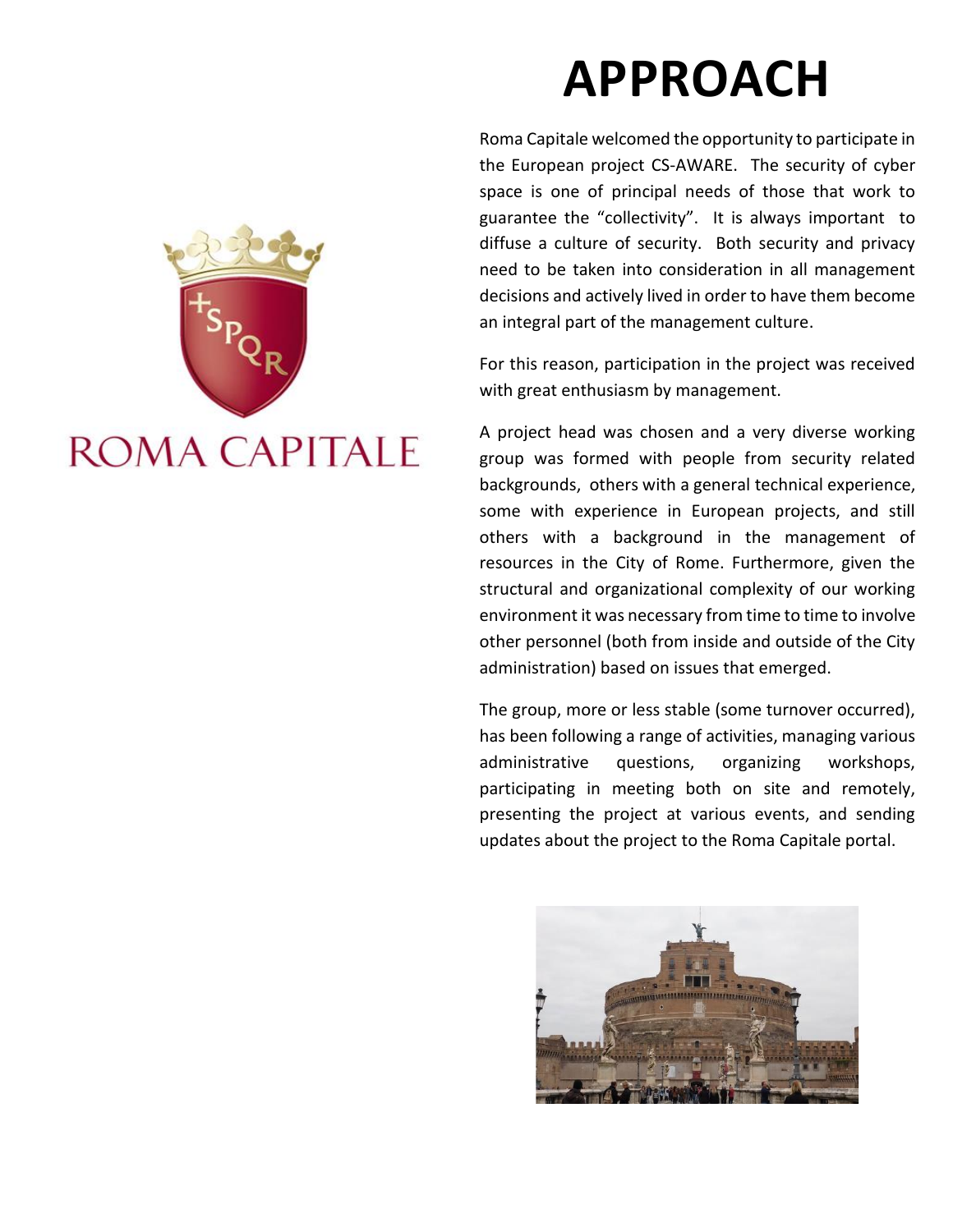

# **ACTIVITIES**

PARTICIPATION IN THIS PROJECT HAS BEEN A CHALLENGE, NOT WITHOUT DIFFICULTY, DUE TO THE FACT IT WAS NOT CLEAR FROM THE BEGINNING, AS WAS PREDICTABLE, WHAT THE RESULT WOULD BE.

During the first and second workshop representatives of various application and infrastructural environments were involved to help develop a global panoramic of the functioning of our network. In the successive workshops, on the request of other project partners, areas of interest were selected to focus on to focus attention on using the Soft System Methodology (SSM). One of the more difficult issues was involving, at times with little notice, various people, also external suppliers, who could respond to the questions that emerged during the workshops.

As the project has begun to produce tangible results, and in particular due to the first demo of the graphic interface, we began to clarify our ideas about the representation of what had been until that time only descriptions and concepts; thus, much easier to understand and to furnish responses to various requests

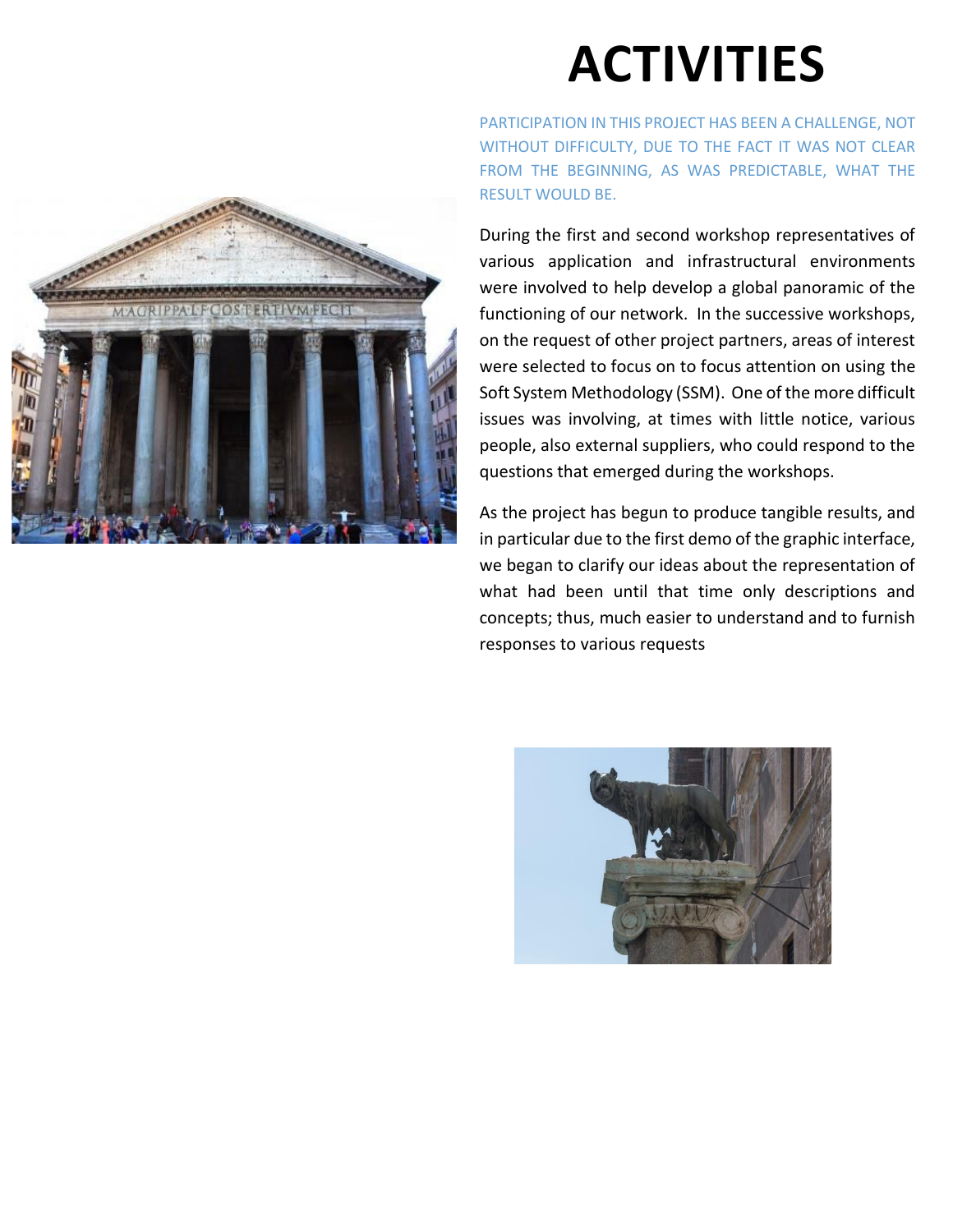

## **THE CHALLENGES**

HOW HAS AN INCREASED UNDERSTANDING OF THE INTERNAL ORGANIZATION OF ROMA CAPITALE BEEN ACHIEVED AND HOW DOES THIS ALL RELATE TO CS-AWARE

This methodology has forced all of us to identify those elements that seem obvious but are not at all.

Furthermore, particularly in the workshops, in the phase where each representative described his/her area of competency, everyone had a chance to listen and to understand the description of the activity, the processes, the difficulties of the various environments with respect to their own; thus, allowing people to achieve a better understanding of the internal structure of the administration. Having a comprehensive vision of the organization has helped us in carry out our daily duties.

Everything was understood even better by those that accessed the prototype of the CS-AWARE platform, in particular the section "System" where one can have in real time an idea of the infrastructure of the complex network of Roma Capitale.

#### HOW HAS "ACADEMIC "INPUT CONTRIBUTED TO CYBERSECURITY AWARENESS

"Academic" input has allowed us to describe the context and real situations in a rigorous and structured mode. Studying a non-structured problem using "rich pictures" has allowed to "capture" more information with respect to the problems, due to the identification of the actors, their relations and the processes that emerge.

The basic elements in this socio-technical approach are:

- Structure (organization, roles)
- Process (what is happening)
- Environment (pressures, attitudes, culture)
- Customers (those that benefit in some way by the system / Actors: people involved
- Transformation: From input to output
- World view: the 'world view' is a panoramic holistic view of both the processes of transformation and of the problem association with the situation
- Owner: Who is in command
- Environmental constraint: Physical, political, economic, ethical, and legal restraints.